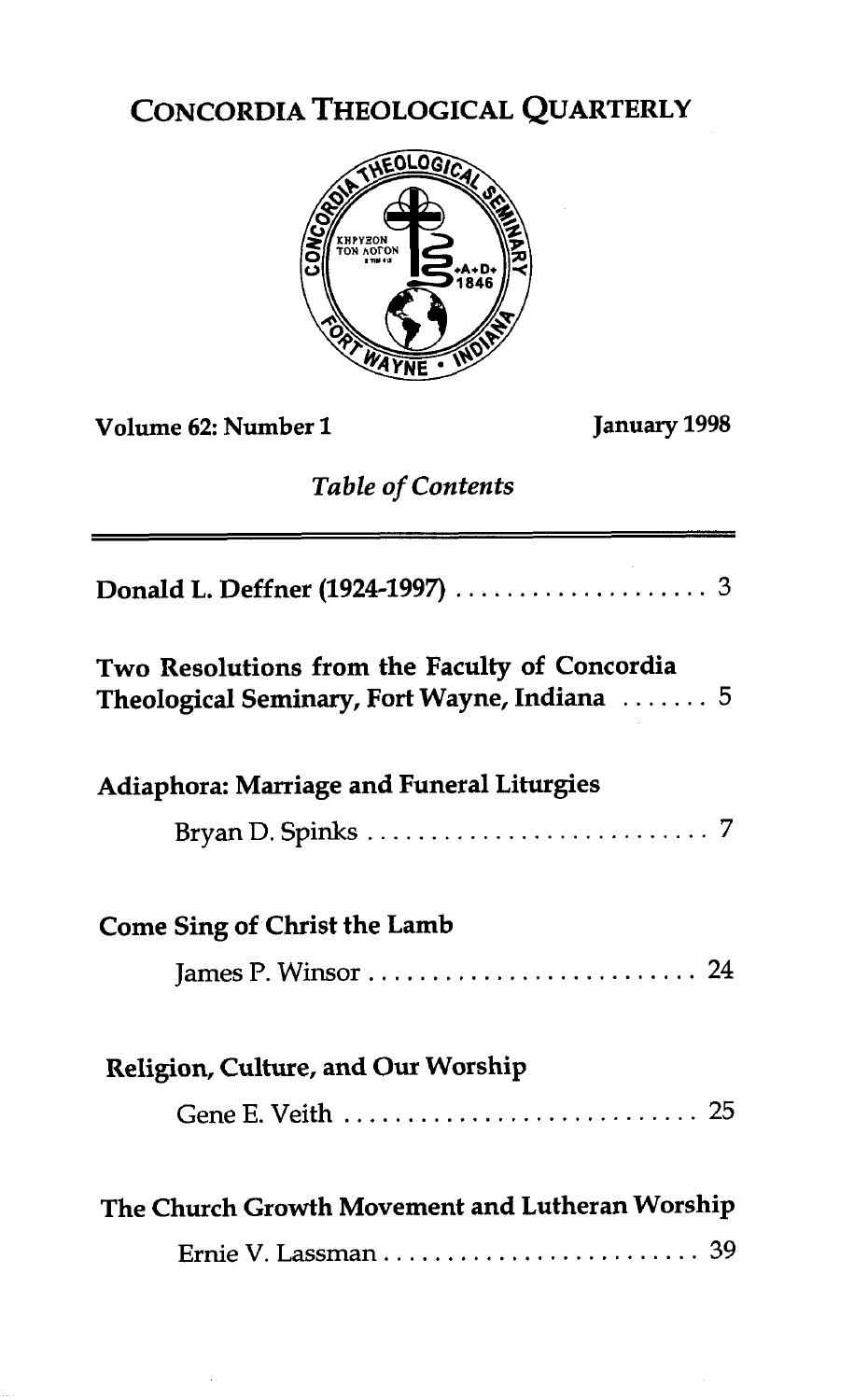| Charles Finney on Theology and Worship                                                                                                                                             |
|------------------------------------------------------------------------------------------------------------------------------------------------------------------------------------|
|                                                                                                                                                                                    |
| <b>Book Reviews</b> 69                                                                                                                                                             |
| Christian Plain Style: The Evolution of a Spiritual Ideal.<br>By Peter Auski  James M. Tallmon                                                                                     |
| Reformed Confessionalism in Nineteenth-Century<br>America: Essays on the Thought of John Williamson<br>Nevin. Edited by Sam Hamstra Jr. and Arie Griffioen<br>Lawrence R. Rast Jr. |
|                                                                                                                                                                                    |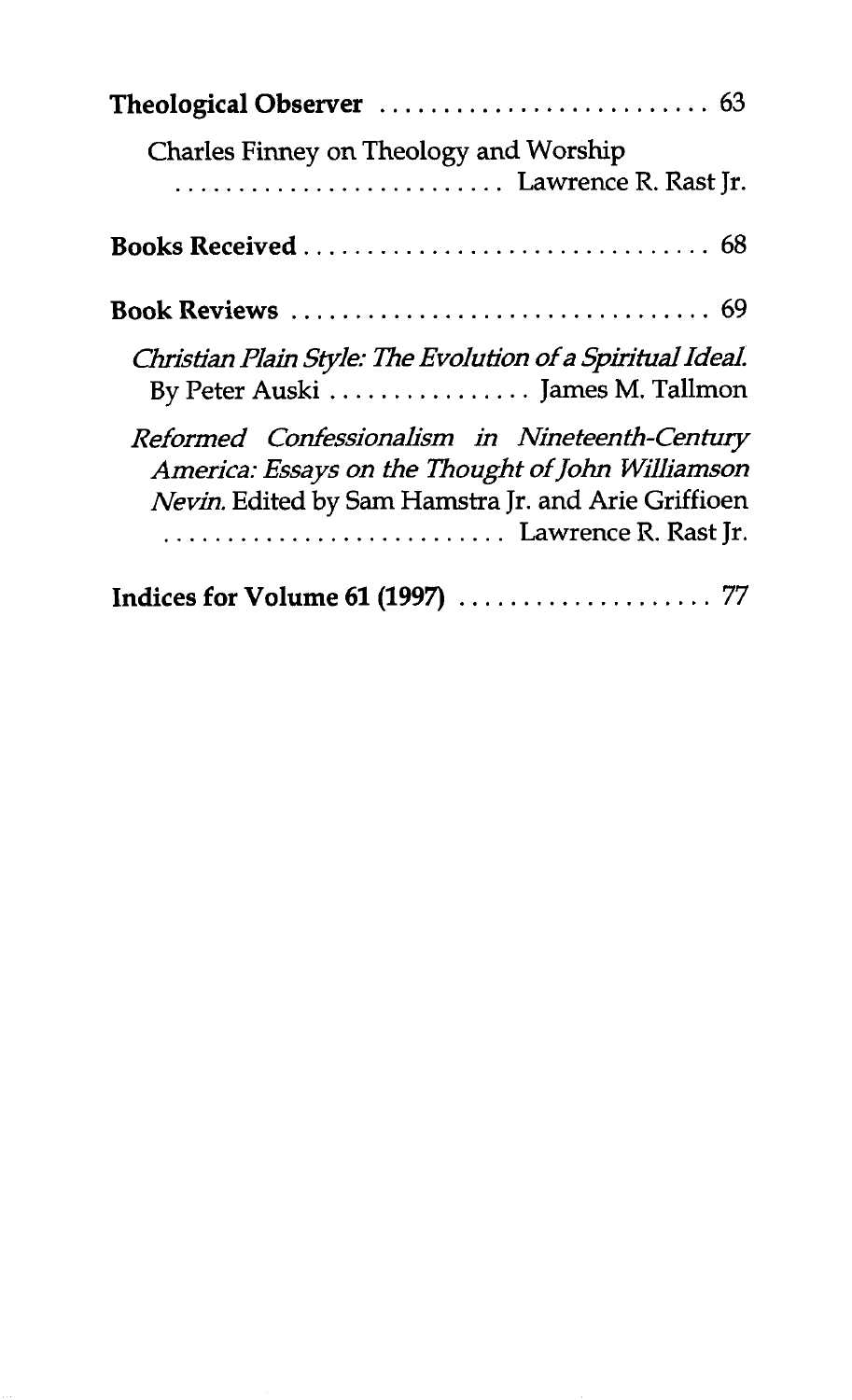## **Theological Observer**

## **Charles Finney on Theology and Worship**

"Without new measures it is impossible that the Church should succeed in gaining the attention of the world to religion. There are so many exciting subjects constantly brought before the public mind, such a running to and fro, so many that cry 'Lo here!' and 'Lo there!' that the Church cannot maintain her ground without sufficient novelty in measures, to get the public  $ear.$ "

If one knew no better, one might conclude that this quote dates from 1998. Everywhere we turn it seems that we hear one call after another for the church to "get up to date," "get in line with the times," or to "go contemporary." Actually, though, the quote dates from the 1830s when Charles Finney first published **his** noted Revival Lecfures. It is not too much to say that Finney has been the single most influential theologian in America – not because he was the most profound, not because he was the most subtle and careful, but because he understood the crucial link between democratic individualism and market capitalism, and then wedded those two with Arrninian theology. The results for worship practice and doctrine? The cIassic American revival and its theological counterpart, "decision theology" $-$ the precursors of today's "contemporary worship."

Who was Finney, and why are we beginning to hear so much about him in our circles? Briefly, Charles Finney was born in Connecticut **in** 1792, but his family moved to upstate New York two years later. It was there that he received his education in frontier schools. As a young man, he studied law and set up practice at Adams, New York, in the northern reaches of the state. While reading Blackstone's Commentaries on Law, he noted continuous references to the Holy Scriptures, which Blackstone viewed as the highest authority. **This,** along with repeated urging from a clergyman friend, moved Finney to buy a Bible, and he soon was reading it more than law. The circumstances of his conversion are telling. On October 10, 1821, out in the woods by himself, far away from the Church

**<sup>&#</sup>x27;Charles Grandison Finney, Revival** *Lectures* **(Grand Rapids: Flernming H. Revell, n.d.), 309.**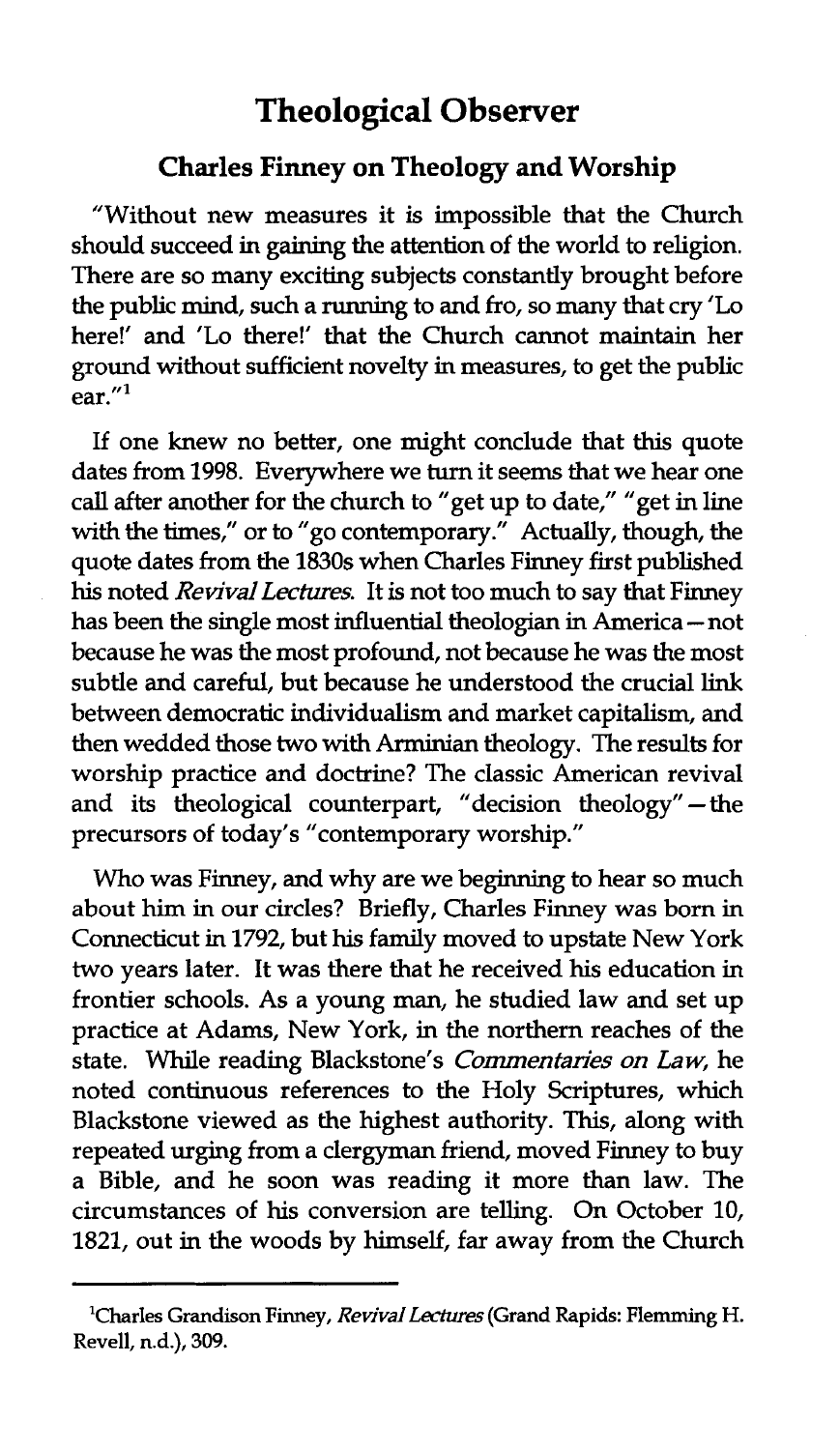gathered by God around Word and Sacrament, he made his decision to give his heart to Jesus.

He soon began conducting revival meetings. Finney's reputation grew from his use of the "New Measures" - worship devices that were designed to inflame the passions of people and to put them into the right emotional state so that they would make a decision for Christ. Most notorious among these was the "anxious" or "mourner's" bench, where those who were disturbed over their sin, would be driven into making the leap toward God and salvation. He held revivals **all** over the eastern seaboard, including Rome, Utica, Auburn, and Troy, New York, as well as Wilmington, Philadelphia, Boston, and New York City. Later, he systematized his theology during his long tenure as a professor at Oberlin College.' He died in 1875.

What was the content of Finney's Christianity? Very simply, he disagreed with Scripture on some fundamental points. First, he denied original sin. In spite of the clear words of Psalm 51:5, he claimed that **man** does not come into this world at war with God and **with** a disposition to sin. Rather, his will is intact and he can choose to do good spiritual works apart from God's Spirit working in his lifes. "Let him [the preacher] go right over against them, urge upon them their ability to obey God, show them their obligation and duty, and press them with that until he brings them to submit and be saved."<sup>3</sup>

This leads to the second and much more grievous error. If man can **turn** himself to God, then why does he need a Savior? The answer for Finney is, basically, man does not need a Savior-at least not in the scriptural sense! He is his own Savior. Finney does not view Jesus' death as payment for the sins of human beings who cannot save themselves. Rather, Jesus' death demonstrates God's anger over sin and his great love for humankind. Jesus becomes merely an example of what

**<sup>&#</sup>x27;Charles** *G.* **Finney,** *Lectures on Systematic Theology,* **volumes two and three (Oberlin, Ohio: James M. Fitch, 1846, 1847). volume one never appeared.** 

*<sup>&#</sup>x27;Revival Lectures, 224225. Not* **surprisingly, Finney denied that Baptism worked regeneration and forgiveness of sins.** '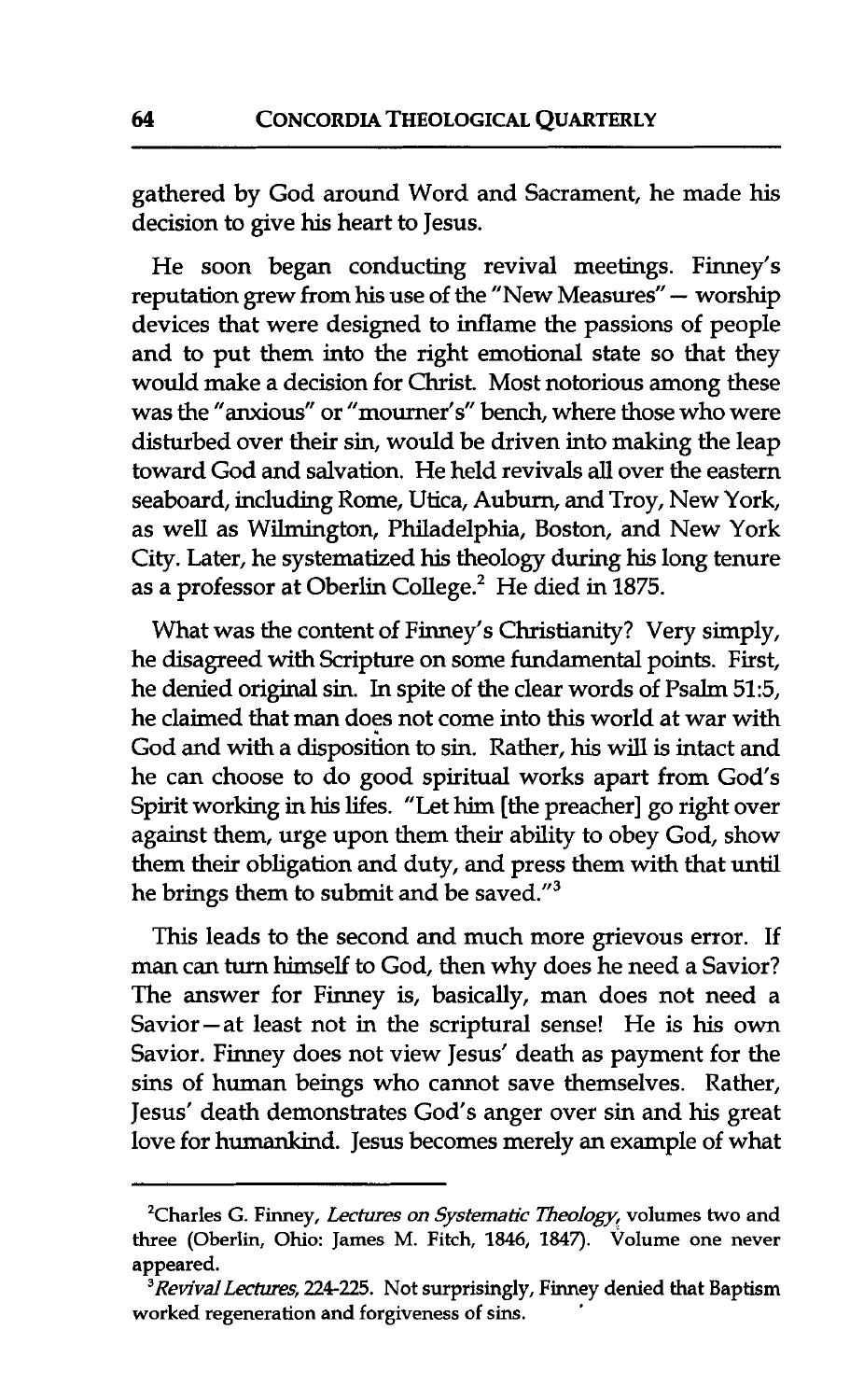we should do for God if we really love him-give ourselves totally up to him. **This** notion, the so-called "moral government" theory of the atonement, compromises the biblical doctrine of salvation, where Jesus came to offer his life as a ransom for imprisoned and helpless sinners (Matthew 20:28).

And that really brings us to the heart of the matter. We are not saved by grace, according to Finney, we are saved by our own works. "Sinners ought to be made to feel that they have something to do, and that is, to repent; that it is something which no other being can do for them, neither God nor man; and something which they can do, and do now. Religion is something to do, not something to wait for. And they must do it now, or they are in danger of eternal death."<sup>4</sup>

Now, what does all this mean for worship practice? Finney's own words clearly show us that there can be no false dichotomy raised between "style and substance," content and form. The two are inextricably linked. The way one believes forms the way one worships and the way one worships forms the way one believes. To Finney's credit, he admitted as much.

All ministers should be revival ministers, and **all** preaching should be revival preaching; that is, it should be calculated to promote holiness. People say: "It is very well to have some men in the Church, who are revival preachers, and who can go about and promote revivals; but then you must have others to *indoctrinate* the Church." Strange! Do they know that a revival indoctrinates the Church faster than anything else? And a minister will never produce a revival if he does not indoctrinate **his** hearers. The preaching I have described is full of doctrine, but it is doctrine to be  $practised.<sup>5</sup>$ 

**What** was theform of preaching and worship that Finney saw bound up inseparably together? Theater, drama, and high emotion! Those are the things of true religion for Finney.

*<sup>4</sup>Revival Lectures, 232.* 

*<sup>5</sup>Revival Lectures,* **2246.**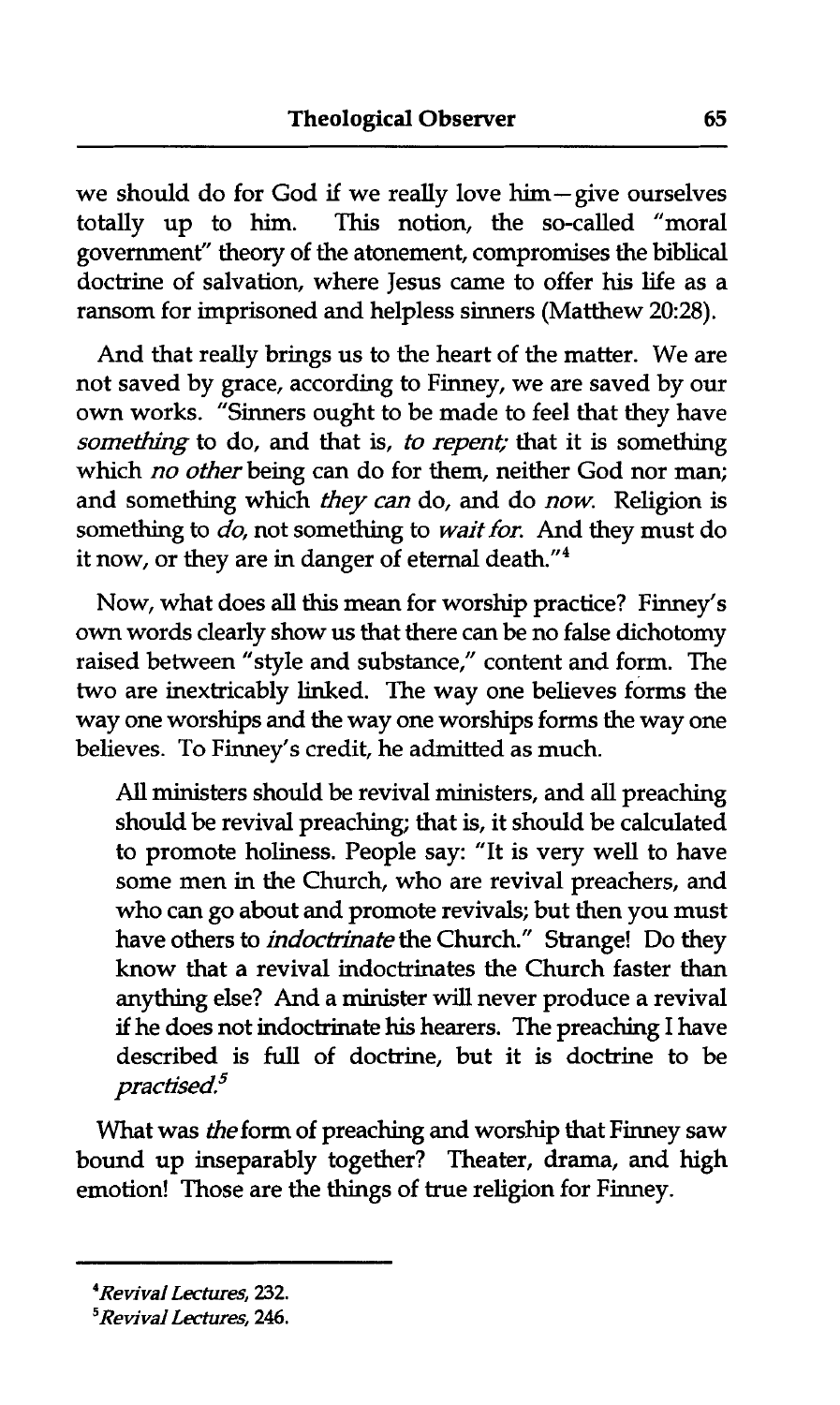Now, what is the design of the actor in theatrical representation? It is so to throw himself into the spirit and meaning of the writer, as to adopt his sentiments, and make them his own: to feel them, embody them, throw them out upon the audience as a living reality. Now, what is the objection to all **this** in preaching? The actor suits the action to the word, and the word to the action. His looks, his hands, his attitudes, and everything, are designed to express the *full meaning* of the writer. Now, this should be the aim of the preacher. And if by "theatrical" be meant the strongest possible representation of the sentiments expressed, then the more theatrical the sermon is, the better.<sup>6</sup>

Hopefully, applications to the present situation of American Lutheranism should be clear by now. The greatest advocate of revivals and decision theology clearly tells us that there is no division to be made between substance and style. He is absolutely right! What is troublesome is the setting in the LCMS today, which argues that if we keep the substance of the message-salvation by grace through faith-then we can use any "style" of worship that appeals to us or to our hearers. Finney will have nothing of the sort. His "style" of worship is inextricably linked to a specific theology, and vice versa. To adopt one for Finney, means to adopt the other. But while Finney is right on the relationship of theology and worship practice, he is dead wrong theologically. His theology is at odds with the scriptural doctrine of justification by grace through faith. It is a theology that confuses the Law and the Gospel. It is a theology that minimizes the work of Christ to save sinners. It is a theology that puts the responsibility for salvation squarely on the shoulders of human beings. *''Rehgon is* the **work** of *man.* It is something for **man** to do. It consists in obeying God. It is man's duty."' Therefore his practice is wrong, too. Still, those in our midst clamoring incessantly for "contemporary worship" would do **well** to note **the** words of their teacher.

*<sup>6</sup>Revival Lectures, 247.* 

*<sup>&#</sup>x27;Revival Ledures,* **1.**